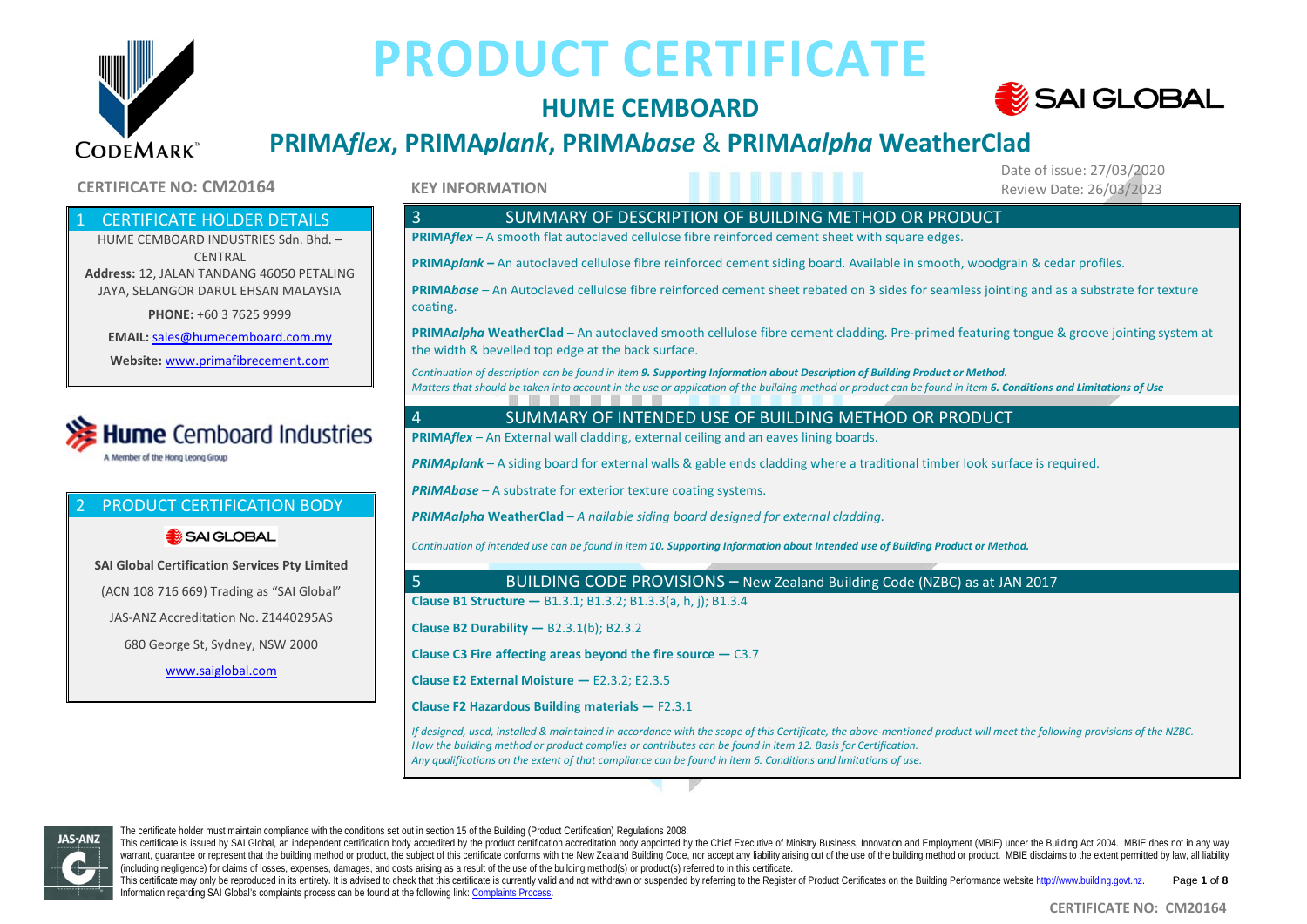

## **HUME CEMBOARD**



# **PRIMA***flex***, PRIMA***plank***, PRIMA***base* & **PRIMA***alpha* **WeatherClad**

| <b>CONDITIONS AND LIMITATIONS OF USE</b><br>6                                                                                                                                                               |
|-------------------------------------------------------------------------------------------------------------------------------------------------------------------------------------------------------------|
| PRIMAflex, PRIMAplank, PRIMAbase, and PRIMAalpha Weatherclad External cladding on steel or timber framed buildings, within the scope of E2/AS1 para 1.0 for all NZS3604:2011 wind zones up to               |
| and including Extra High.                                                                                                                                                                                   |
| PRIMAflex, PRIMAplank, PRIMAbase, and PRIMAalpha Weatherclad External wall cladding can be direct fixed only where the E2/AS1 Risk Score is 0-6 and must be fixed over a nominal 20mm drained<br>2.         |
| cavity where the E2/AS1 Risk Score is between 7 and 20.                                                                                                                                                     |
| PRIMAplank, PRIMAbase and PRIMAalpha Weatherclad must be installed in accordance with the manufacturer's installation instructions as relevant and referenced below<br>з.                                   |
| 11 11 11 11 11 11 11 11 11 11                                                                                                                                                                               |
| <b>Reference Documents:</b>                                                                                                                                                                                 |
| Prima External Cladding Technical Manual Version 3038_V2, June 2016 (for PRIMAflex, PRIMAplank and PRIMAbase).                                                                                              |
| PRIMAalpha WeatherClad Technical Manual V1 1708, Aug 2017.                                                                                                                                                  |
|                                                                                                                                                                                                             |
| <b>HEALTH AND SAFETY INFORMATION</b>                                                                                                                                                                        |
| Samples of Hume Cemboard fibre cement panels were tested to AS 4964 - Method for the qualitative identification of asbestos in bulk samples and results of the analysis confirmed no asbestos was detected. |
|                                                                                                                                                                                                             |
|                                                                                                                                                                                                             |
| 8<br><b>SIGNATURES</b>                                                                                                                                                                                      |
| Name and Signature of the Product Certification Body's (PCB) authorised representative                                                                                                                      |
|                                                                                                                                                                                                             |
| and, where different, the person assigned by the PCB to make the certification decision                                                                                                                     |
|                                                                                                                                                                                                             |
|                                                                                                                                                                                                             |
|                                                                                                                                                                                                             |
| <b>Heather Mahon</b>                                                                                                                                                                                        |
| <b>Global Head of Technical Services</b>                                                                                                                                                                    |
| <b>SAI Global Assurance</b>                                                                                                                                                                                 |



The certificate holder must maintain compliance with the conditions set out in section 15 of the Building (Product Certification) Regulations 2008.

This certificate may only be reproduced in its entirely. It is advised to check that this certificate is currently valid and not withdrawn or suspended by referring to the Register of Product Certificates on the Building P Information regarding SAI Global's complaints process can be found at the following link[: Complaints Process.](https://www.saiglobal.com/en-au/complaints_and_appeals_management/) Page **2** of **8**

This certificate is issued by SAI Global, an independent certification body accredited by the product certification accreditation body appointed by the Chief Executive of Ministry Business, Innovation and Employment (MBIE) warrant, guarantee or represent that the building method or product, the subject of this certificate conforms with the New Zealand Building Code, nor accept any liability arising out of the use of the building method or pr (including negligence) for claims of losses, expenses, damages, and costs arising as a result of the use of the building method(s) or product(s) referred to in this certificate.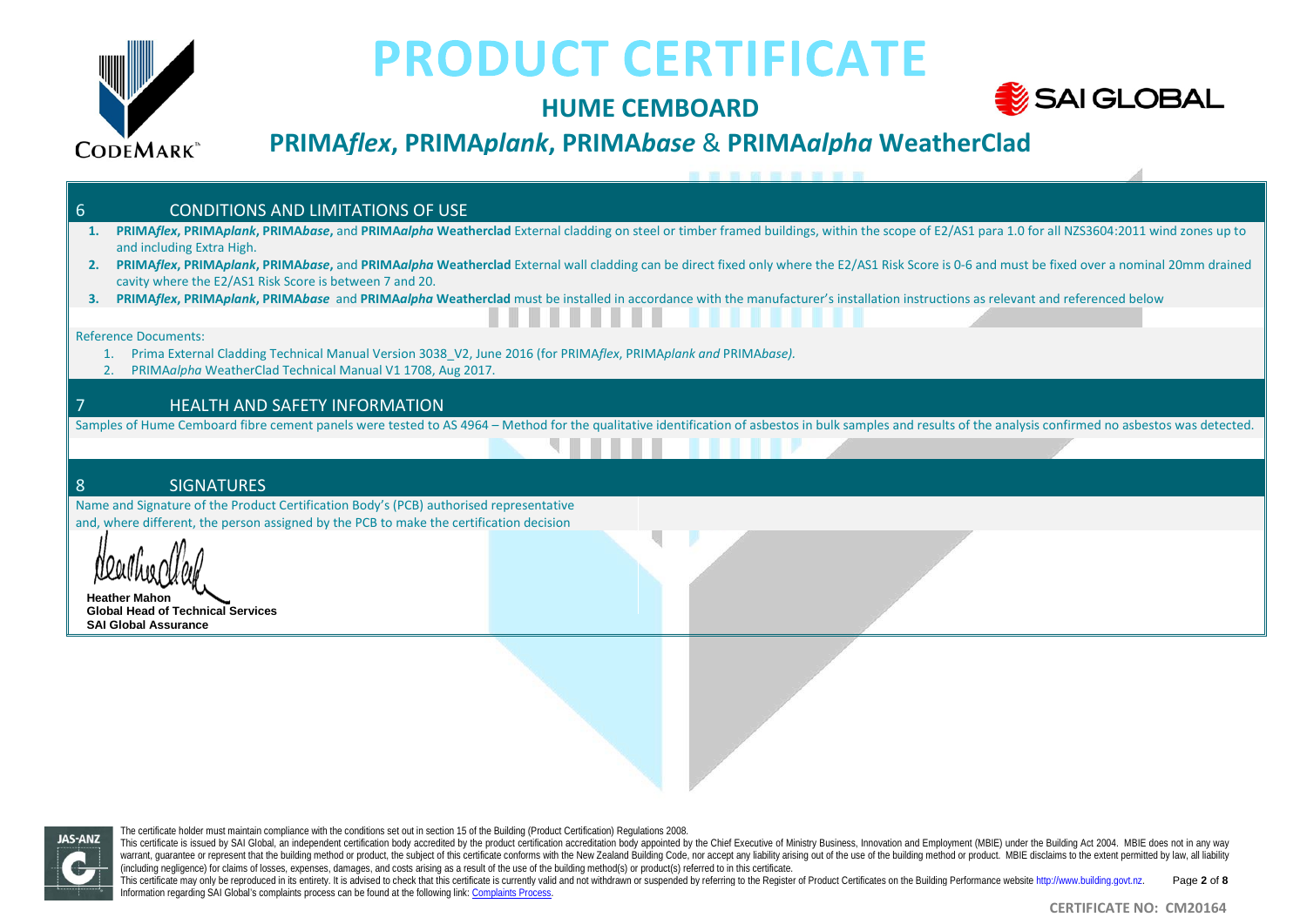

# **HUME CEMBOARD**



# **PRIMA***flex***, PRIMA***plank***, PRIMA***base* & **PRIMA***alpha* **WeatherClad**

**SCHEDULE: INFORMATION THAT SUPPORTS KEY INFORMATION**

#### 9 SUPPORTING INFORMATION ABOUT DESCRIPTION

**PRIMA***flex –* A lightweight, smooth flat autoclaved cellulose fibre cement sheet. The basic composition is Portland cement, cellulose fibre, ground sand and water. Available in 4.5mm, 6.0mm, 9.0mm or 12.0mm thickness with square edges A variety of standard lengths and widths are available to suit specific application.

**PRIMA***plank –* An autoclaved 7.5mm thick cellulose fibre reinforced cement siding board. It has a timber planking appearance. Available in "Smooth Surface" (for traditional timber look), and "Woodgrain Texture" (for enhanced timber profiling) and "Timbergrain Texture" (for straight grain wood profiling).

PRIMAbase - An autoclaved 7.5mm thick flat cellulose fibre reinforced cement sheet blue primed providing a suitable substrate for texture coating systems. It features rebated edges for a seamless joint finish prior to texture coating and is compatible with a wide range of acrylic finishes.

For more information about standard sizes and product physical and mechanical properties, refer to installation instructions for PRIMAflex, PRIMAplank and PRIMAbase provided in the Prima External Cladding Technical Manual Version 3038\_V2, June 2016.

**PRIMA***alpha* **Weatherclad** An autoclaved pre-primed nailable cellulose fibre cement cladding featuring tongue and groove jointing system at the width and bevelled top edge at the back surface for quick joint installation. Available in 16.0mm thickness with smooth surface that provides deep shadow lines for design flexibility. For more information about standard sizes and product physical and mechanical properties, refer to PRIMA*alpha* Weatherclad Technical Manual V1 1708, Aug 2017.

The certificate holder must maintain compliance with the conditions set out in section 15 of the Building (Product Certification) Regulations 2008. **JAS-ANZ** 

This certificate may only be reproduced in its entirety. It is advised to check that this certificate is currently valid and not withdrawn or suspended by referring to the Register of Product Certificates on the Building P Information regarding SAI Global's complaints process can be found at the following link[: Complaints Process.](https://www.saiglobal.com/en-au/complaints_and_appeals_management/) Page **3** of **8**

This certificate is issued by SAI Global, an independent certification body accredited by the product certification accreditation body appointed by the Chief Executive of Ministry Business, Innovation and Employment (MBIE) warrant, quarantee or represent that the building method or product, the subject of this certificate conforms with the New Zealand Building Code, nor accept any liability arising out of the use of the building method or pr (including negligence) for claims of losses, expenses, damages, and costs arising as a result of the use of the building method(s) or product(s) referred to in this certificate.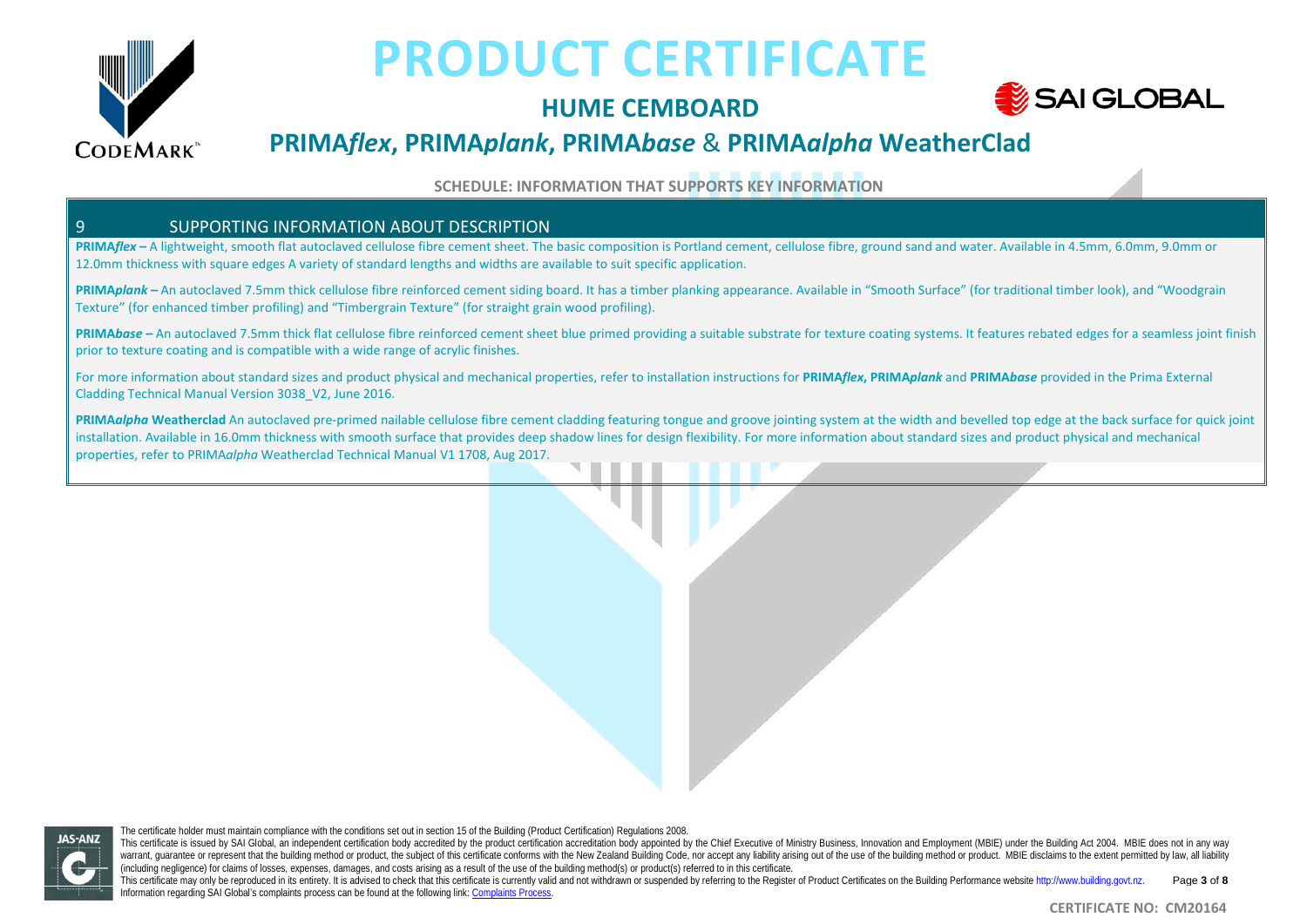

## **HUME CEMBOARD**



# **PRIMA***flex***, PRIMA***plank***, PRIMA***base* & **PRIMA***alpha* **WeatherClad**

# **MATERIAL PROPERTIES & COMPOSITION**

| Properties                                        | Values                                                                              |  |
|---------------------------------------------------|-------------------------------------------------------------------------------------|--|
| Product Composition                               | · Top Grade Cellulose Fibre<br>• Finely Ground Sand<br>· Portland Cement<br>• Water |  |
| Bending Strength (Saturation)<br>Category<br>Type | > 7 MPa (AS/NZS 2908.2)<br>3<br>A                                                   |  |
| Average Density (Oven Dry)                        | 1300 kg/m3 (AS/NZS 2908.2)                                                          |  |
| Dimensional & Geometrical Conformance             | Passed (AS/NZS 2908.2)                                                              |  |
| Water Permeability                                | Passed (AS/NZS 2908.2)                                                              |  |
| Moisture Movement 30-90% relative humidity        | 0.05% (ISO 8336: 2009)                                                              |  |
| Heat-Rain Resistance                              | Passed (AS/NZS 2908.2)                                                              |  |
| Frost Resistance                                  | Passed (AS/NZS 2908.2)                                                              |  |
| Warm Water Resistance                             | Passed (AS/NZS 2908.2)                                                              |  |
| Soak-Dry Performance                              | Passed (AS/NZS 2908.2)                                                              |  |
| Combustibility                                    | Deem to comply with BCA                                                             |  |
| Early Fire Hazard Test                            | Passed (AS 1530.3)                                                                  |  |
| Thermal Conductivity                              | $\sim$ 0.20W/mK (ASTM C518)                                                         |  |

**JAS-ANZ** 

The certificate holder must maintain compliance with the conditions set out in section 15 of the Building (Product Certification) Regulations 2008.

This certificate is issued by SAI Global, an independent certification body accredited by the product certification accreditation body appointed by the Chief Executive of Ministry Business, Innovation and Employment (MBIE) warrant, quarantee or represent that the building method or product, the subject of this certificate conforms with the New Zealand Building Code, nor accept any liability arising out of the use of the building method or pr (including negligence) for claims of losses, expenses, damages, and costs arising as a result of the use of the building method(s) or product(s) referred to in this certificate.

This certificate may only be reproduced in its entirely. It is advised to check that this certificate is currently valid and not withdrawn or suspended by referring to the Register of Product Certificates on the Building P Information regarding SAI Global's complaints process can be found at the following link[: Complaints Process.](https://www.saiglobal.com/en-au/complaints_and_appeals_management/) Page **4** of **8**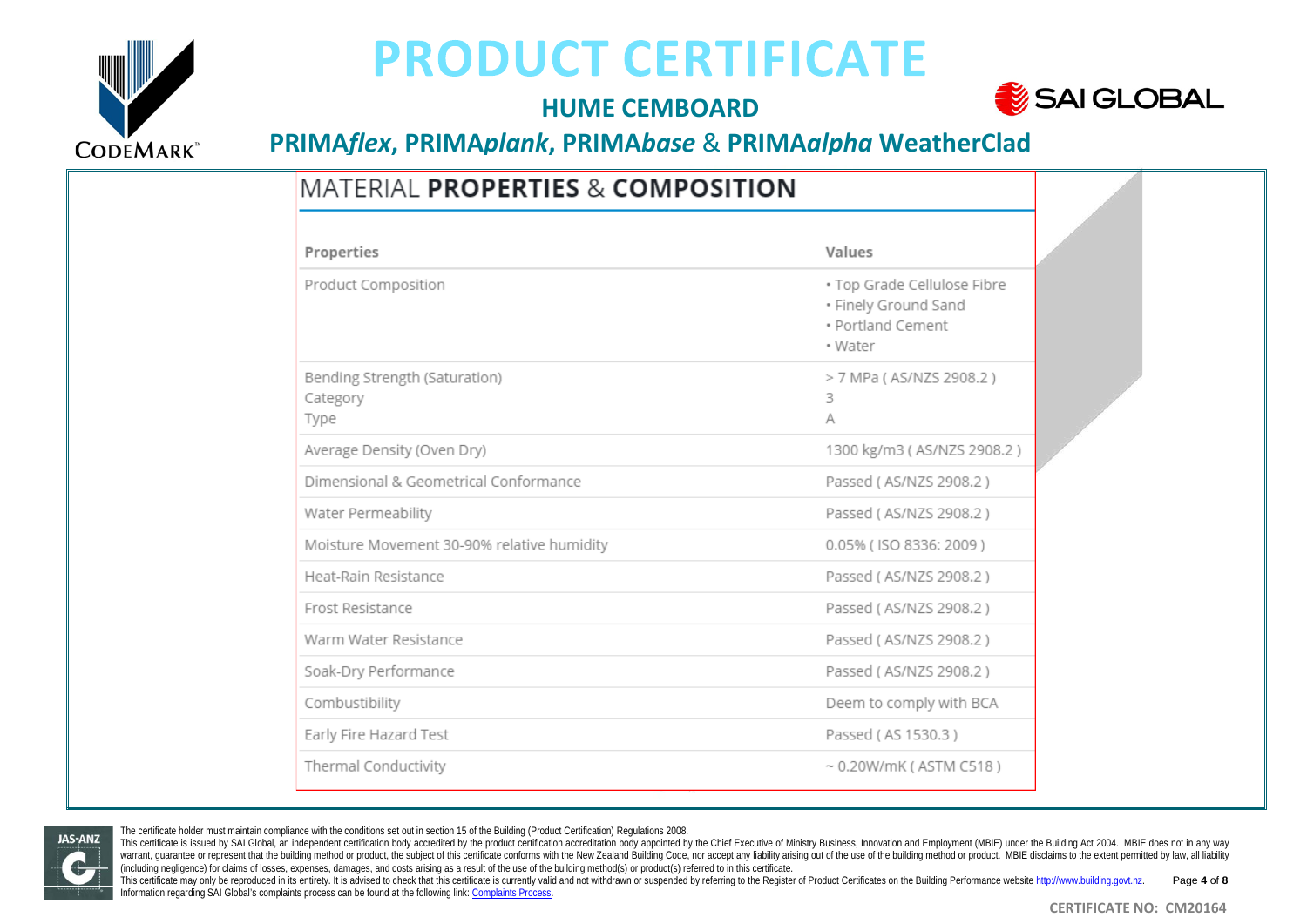

**JAS-ANZ** 

# **PRODUCT CERTIFICATE**

### **HUME CEMBOARD**



# **PRIMA***flex***, PRIMA***plank***, PRIMA***base* & **PRIMA***alpha* **WeatherClad**

# **Framing & Fixing Specifications**

#### **Framing Requirement**

PRIMA flex" sheets are suitable for fixing to timber or light gauge steel frames. Construction of framing shall be in accordance with local building practices. . Stud spacing - 450mm maximum, for 4.5mm sheets and 600mm maximum for 6mm sheets and above • Nogging spacing - 1200mm maximum

Stud and nogging face width: • Timber - 45mm minimum • Steel - 38mm minimum

Where necessary, the face width may be increased by providing trim-packing to the side of the studs and noggings

Refer to PRIMA flex<sup>"</sup> Technical Manual for complete installation detail

#### **Fastener Specification**

Table below show the suitable type of the fastener on the right farming:



The certificate holder must maintain compliance with the conditions set out in section 15 of the Building (Product Certification) Regulations 2008.

This certificate is issued by SAI Global, an independent certification body accredited by the product certification accredited by the product certification accreditation body appointed by the Chief Executive of Ministry Bu warrant, quarantee or represent that the building method or product, the subject of this certificate conforms with the New Zealand Building Code, nor accept any liability arising out of the use of the building method or pr (including negligence) for claims of losses, expenses, damages, and costs arising as a result of the use of the building method(s) or product(s) referred to in this certificate.

This certificate may only be reproduced in its entirety. It is advised to check that this certificate is currently valid and not withdrawn or suspended by referring to the Register of Product Certificates on the Building P Information regarding SAI Global's complaints process can be found at the following link[: Complaints Process.](https://www.saiglobal.com/en-au/complaints_and_appeals_management/) Page **5** of **8**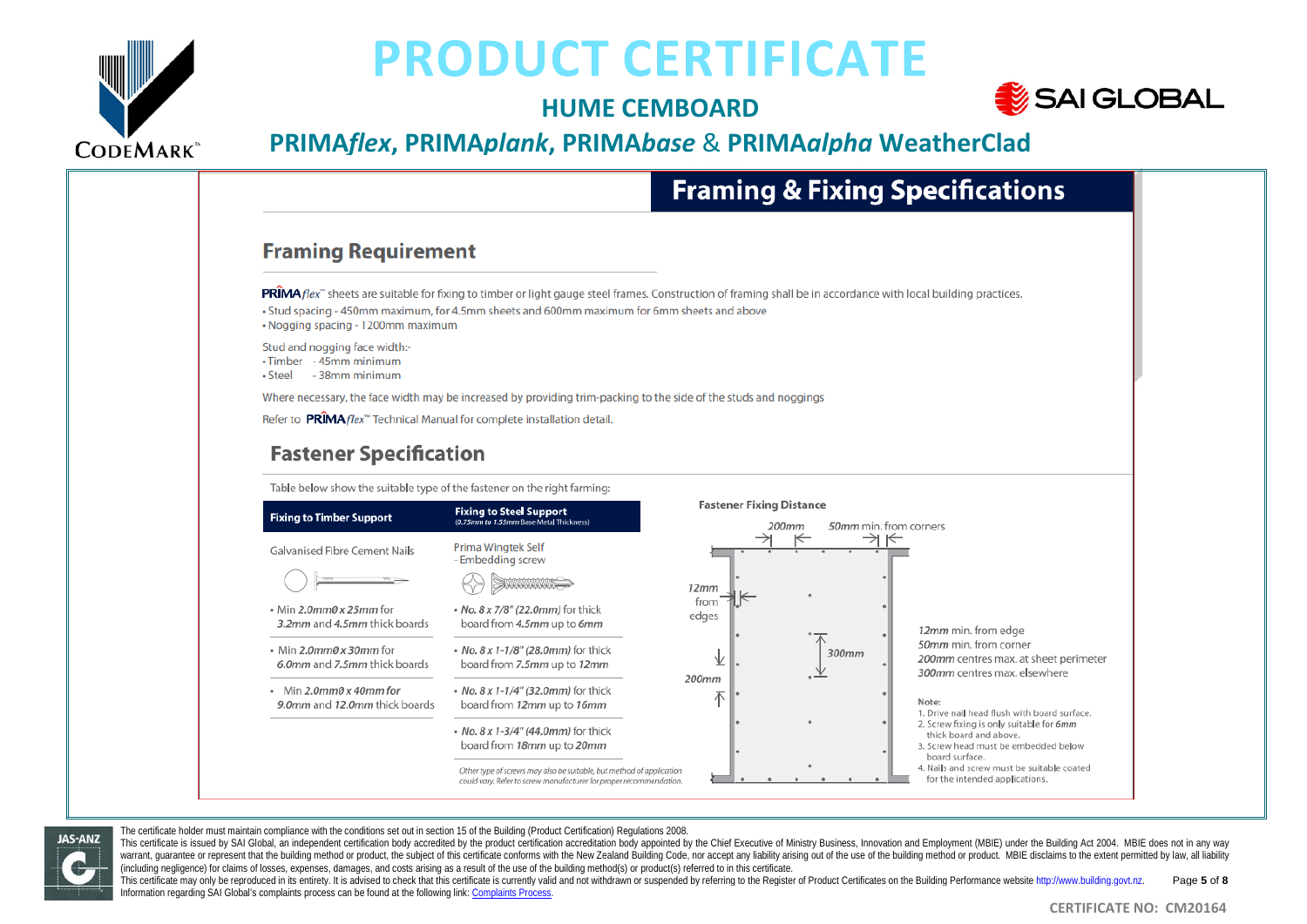

# **HUME CEMBOARD**



# **PRIMA***flex***, PRIMA***plank***, PRIMA***base* & **PRIMA***alpha* **WeatherClad**

### 10 SUPPORTING INFORMATION ABOUT INTENDED USE **PRIMA***flex* External applications in eaves, soffit linings, ceilings, partitions, garble ends, and wall cladding. **PRIMA***plank* External applications as a Fascia Board Ceiling, Gate and Fencing, Skirting, Screening, Wall and Gable End Cladding. PRIMA*base* External applications as substrate for texture coating systems. It features rebated edges for a seamless joint finish prior to texture coating and is compatible with a wide range of acrylic finishes. **PRIMA***alpha* **Weatherclad** External application pre-primed nailable cladding. For more information about intended use, refer to the following manuals, as relevant: • For **PRIMA***flex,* **PRIMA***plank* and **PRIMA***base* – Prima External Cladding Technical Manual Version 3038\_V2, June 2016 • For **PRIMA***alpha* **Weatherclad** – PRIMAalpha Weatherclad Technical Manual V1 1708, Aug 2017. 11 SUPPORTING INFORMATION ABOUT CONDITIONS AND LIMITATIONS OF USE *All conditions and limitations are as stated above in item 6. Conditions and Limitations of Use* 12 BASIS FOR CERTIFICATION **1. Structure –** by testing and comparison with provisions of Verification Method B1/VM1 and Acceptable Solution B1/AS1 **2. Durability –** by testing and comparison with provisions of Verification Method B2/VM1 **3. Fire –** by testing and comparison with the provisions of Verification Method C/VM2

- **4. External Moisture –** by testing to Verification Method E2/VM1, and comparison with details of Acceptable Solution E2/AS1
- **5. Hazardous Building Materials –** by analysis by testing

#### 13 SUPPORTING DOCUMENTATION FOR CERTIFICATION

- **1. BRANZ report TP1563 DU01 Weathertightness Test to E2/VM1 of the PRIMA***flex* **Cavity System (20 March 2008)** This report provides the results of testing the PRIMAflex cavity system to AS/NZS 4284:2008 Testing of building facades, referenced in in verification method E2/VM1.
- *2.* **BRANZ Report STO741 Face load testing of the PRIMA***flex* **Cavity System (10 April 2008)** *This report establishes the strength of the* PRIMA*flex cavity System under face loading and relates it to the wind loading sections of NZS3604:2011 Timber-framed buildings.*
- **3. BRANZ Appraisal 635 PRIMA***flex* **Cavity System (23 May 2019)** *This report contains an assessment by BRANZ of the* PRIMA*flex Cavity System and forms the opinion the system is fit for purpose and will comply with the Building Code to the extent specified in this certificate subject to conditions and limitations of use.*
- **4. CSIRO Technical Assessment 351 PRIMA***base* **External Cladding Base Sheet for Texture Coating (January 2007)** *This report contains an assessment by CSIRO about the physical properties and performance of PRIMAbase as a suitable substrate for texture coatina.*



The certificate holder must maintain compliance with the conditions set out in section 15 of the Building (Product Certification) Regulations 2008.

This certificate is issued by SAI Global, an independent certification body accredited by the product certification accreditation body appointed by the Chief Executive of Ministry Business, Innovation and Employment (MBIE) warrant, quarantee or represent that the building method or product, the subject of this certificate conforms with the New Zealand Building Code, nor accept any liability arising out of the use of the building method or pr (including negligence) for claims of losses, expenses, damages, and costs arising as a result of the use of the building method(s) or product(s) referred to in this certificate.

This certificate may only be reproduced in its entirety. It is advised to check that this certificate is currently valid and not withdrawn or suspended by referring to the Register of Product Certificates on the Building P Information regarding SAI Global's complaints process can be found at the following link[: Complaints Process.](https://www.saiglobal.com/en-au/complaints_and_appeals_management/) Page **6** of **8**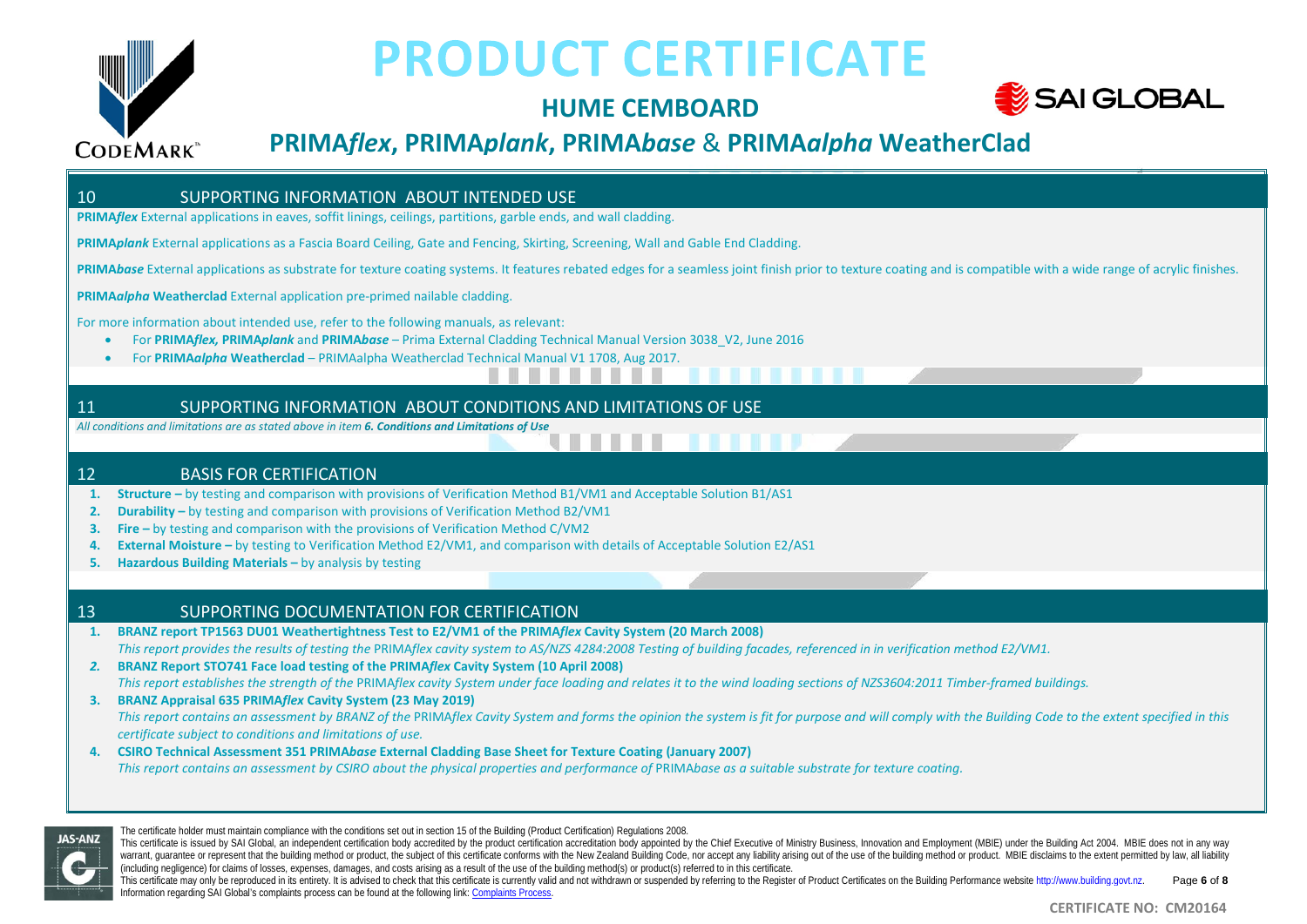

### **HUME CEMBOARD**



# **PRIMA***flex***, PRIMA***plank***, PRIMA***base* & **PRIMA***alpha* **WeatherClad**

|    | 5. OPUS Appraisal 1997/13 PRIMAbase fibre cement wallboard (March 1998)                                                                                                                                       |
|----|---------------------------------------------------------------------------------------------------------------------------------------------------------------------------------------------------------------|
|    | This report contains an assessment by Opus on the properties and performance of PRIMAbase and includes consideration of testing using simulated wind loads. It also states that PRIMAbase meets the           |
|    | performance requirements of NZBC for 50 years provided the integrity of the coating system is maintained.                                                                                                     |
| 6. | <b>CSIRO Technical Assessment 228 PRIMAflex Cladding, Eaves Lining, Ceiling and Partition Boards (December 1997)</b>                                                                                          |
|    | This report contains an assessment by CSIRO on the properties and performance of PRIMAflex and states that PRIMAflex is suitable for external cladding, ceilings, and lining of eaves.                        |
| 7. | <b>OPUS Appraisal 1997/15 PRIMAflex Fibre Cement Wallboard (June 1998)</b>                                                                                                                                    |
|    | This report contains an assessment by Opus on the physical properties and performance of PRIMAflex including resistance to impacts, durability, external moisture, and energy efficiency and includes         |
|    | consideration of testing using simulated wind loads. It also states that PRIMAbase meets the performance requirements of NZBC for 50 years provided the integrity of the coating system is maintained.        |
| 8. | <b>OPUS Appraisal 1997/16 PRIMAplank Fibre Cement Cladding (December 1998)</b>                                                                                                                                |
|    | This report contains an assessment by Opus on the physical properties and performance of PRIMAplank including resistance to impacts, durability, external moisture, and energy efficiency. It also            |
|    | includes consideration of testing using simulated wind loads.                                                                                                                                                 |
| 9. | BRANZ Report DC0724 PRIMAbase and PRIMAflex 3-year Exposure Results and Summary of Previous Testing (17 August 2004)                                                                                          |
|    | This report documents the performance of PRIMAbase and PRIMAflex cellulose fibre-cement board after 3 years aging under natural conditions and summarises previously reported test results to                 |
|    | support the preparation of a 50-year durability opinion consistent with the NZBC requirements for use as a structural element.                                                                                |
|    | 10. CSIRO report FNK 0195 Test on a fibre-reinforced-cement sheet (October 2004)                                                                                                                              |
|    | This report contains the results of testing PRIMAflex sheet at 50 kW/m <sup>2</sup> irradiance in accordance with AS/NZS 3837:1998 Method of test for heat and smoke release rates for materials and products |
|    | using an oxygen consumption calorimeter. The sample failed to ignite within 10 minutes.                                                                                                                       |
|    | 11. CSIRO Report FNC9016 Combustibility Test for Material (28 November 2007)                                                                                                                                  |
|    | This report presents results of testing PRIMAflex in accordance with AS 1530.1-1984 Methods for fire tests on building materials, components and structures - Part 1: Combustibility test for materials,      |
|    | and establishes the product is non-combustible.                                                                                                                                                               |
|    | 12. HCl/14/000800AA Tests (PRIMAplank 7.5mm) to AS/NZS2908.2:2000 (May 2015)                                                                                                                                  |
|    | This report contains the results of testing PRIMAplank to AS/NZS 2908.2, including bending strength, apparent density, water permeability, warm water, dry soak, freeze-thaw, heat rain and dimensional       |
|    | tolerances, and indicated the material complied in all respects with the performance characteristics required of Type A (external application) sheets, Category 3 under AS/NZS 2908.2:2000 Cellulose          |
|    | cement products Part 2: Flat sheets.                                                                                                                                                                          |
|    | 13. HCI/17/000400AA Tests (PRIMAflex 4.5mm) to AS/NZS2908.2:2000 (Dec 2017)                                                                                                                                   |
|    | This report contains the results of testing PRIMAflex to AS/NZS 2908.2, including bending strength, apparent density, water permeability, warm water, dry soak, freeze-thaw, heat rain and dimensional        |
|    | tolerances, and indicated the material complied in all respects with the performance characteristics required of Type A (external application) sheets, Category 3 under AS/NZS 2908.2:2000 Cellulose          |
|    | cement products Part 2: Flat sheets.                                                                                                                                                                          |
|    | 14. HCl/17/000200AA Tests (PRIMAalpha WeatherClad 16mm) to AS/NZS2908.2:2000 (Dec 2017)                                                                                                                       |
|    | This report contains the results of testing PRIMAalpha Weatherclad to AS/NZS 2908.2, including bending strength, apparent density, water permeability, warm water, dry soak, freeze-thaw, heat rain           |
|    | and dimensional tolerances, and indicated the material complied in all respects with the performance characteristics required of Type A (external application) sheets, Category 3 under AS/NZS                |
|    | 2908.2:2000 Cellulose cement products Part 2: Flat sheets.                                                                                                                                                    |
|    | 15. HCl/18/000100AA Tests (PRIMAbase 7.5mm) to AS/NZS2908.2:2000 (May 2018)                                                                                                                                   |
|    | This report contains the results of testing PRIMAbase to AS/NZS 2908.2, including bending strength, apparent density, water permeability, warm water, dry soak, freeze-thaw, heat rain and dimensional        |
|    | tolerances, and indicated the material complied in all respects with the performance characteristics required of Type A (external application) sheets, Category 3 under AS/NZS 2908.2:2000 Cellulose          |

*cement products Part 2: Flat sheets.*



The certificate holder must maintain compliance with the conditions set out in section 15 of the Building (Product Certification) Regulations 2008.

This certificate is issued by SAI Global, an independent certification body accredited by the product certification accreditation body appointed by the Chief Executive of Ministry Business, Innovation and Employment (MBIE) warrant, guarantee or represent that the building method or product, the subject of this certificate conforms with the New Zealand Building Code, nor accept any liability arising out of the use of the building method or pr (including negligence) for claims of losses, expenses, damages, and costs arising as a result of the use of the building method(s) or product(s) referred to in this certificate.

This certificate may only be reproduced in its entirety. It is advised to check that this certificate is currently valid and not withdrawn or suspended by referring to the Register of Product Certificates on the Building P Information regarding SAI Global's complaints process can be found at the following link[: Complaints Process.](https://www.saiglobal.com/en-au/complaints_and_appeals_management/) Page **7** of **8**